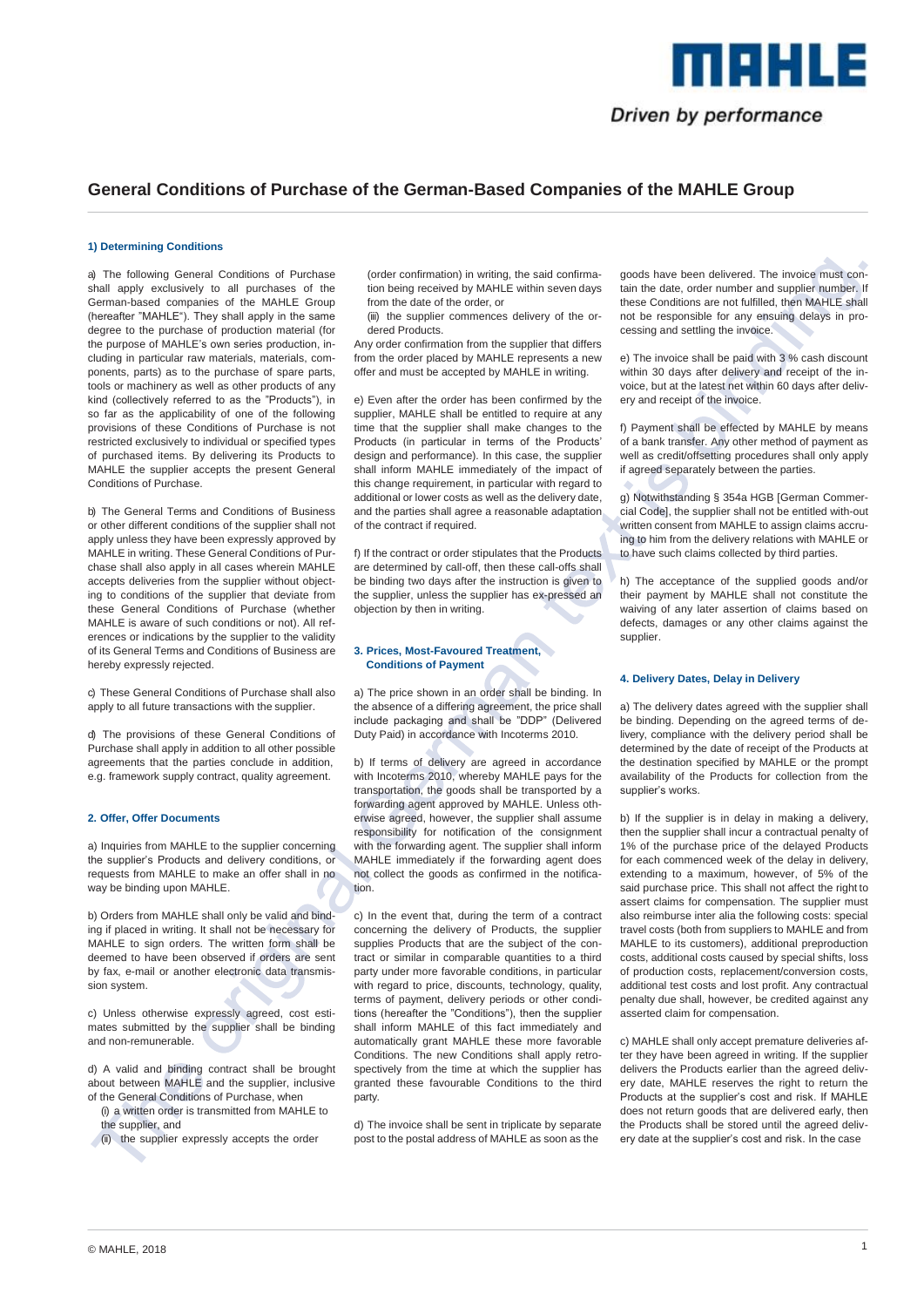Driven by performance

me kills

of a premature delivery, MAHLE shall be entitled to use the agreed delivery date as the basis for calculating the date of payment.

d) Notwithstanding lit.  $a$ ) – b), if the supplier realizes that it is not possible to comply with a delivery date or quantity agreed with MAHLE, it must inform MAHLE immediately, stating the reasons, the anticipated duration of the delay and the effects it will have, together with suitable measures for averting them.

e) All special journeys the supplier decides to make must be recorded, specifying the order de-tails/information, the reason for the special journey and measures for correcting these reasons and sent to MAHLE's Logistics Department at the beginning of a calendar month for the preceding month. The supplier shall initiate the corrective measures immediately.

- f) For each case of negligent
- (i) deviation from delivery and packaging specifications,
- (ii) premature delivery or
- (iii) overdelivery

MAHLE shall be entitled to assert a claim for its additional expenses for logistics in the form of lump sum compensation amounting to EUR 100 (notwithstanding the right to demonstrate greater damages in individual cases). The supplier shall in each case be entitled to demonstrate that MAHLE has incurred no damages or fewer dam-ages than this lump sum.

# **5. Force majeure**

a) Interruptions to delivery caused by events that are unforeseeable and unavoidable and outside the supplier's sphere of influence and for which the supplier is not responsible such as force majeure, war or natural catastrophes shall release the supplier from its obligations for the duration of this interruption and to the extent of its impact.

b) Agreed periods of time shall by extended by the duration of such an interruption; MAHLE must be informed of the occurrence of such an interruption immediately and in an appropriate manner.

c) If the end of such an interruption is not foreseeable or the interruption lasts longer than two months, then each party shall have the right to withdraw from the affected contract (or the not yet fulfilled Products) or to terminate the contract without notice.

# **6. Dispatch, Transfer of Risk**

a) The delivery (including the transfer of risk) shall comply with the trade terms (in particular Incoterms 2010) usual in the automobile industry and specified in the order and at the place of receipt/use or collection specified by MAHLE in the order. In the absence of such a provision, the delivery shall be made DDP (Incoterms 2010) to the place of receipt or use specified in the order. In this case the risk

is transferred at the time of delivery to the agreed place of receipt/use.

b) The supplier shall undertake to enclose the relevant delivery notes with the deliveries. All contents in accordance with Standard VDA 4987 and in particular the order number of MAHLE and the supplier number must be stated on the delivery notes. If these conditions are not fulfilled, then MAHLE shall not be responsible for any ensuing delays in processing.

### **7. Quality and Documentation**

a) The supplier shall comply with the recognized technical regulations and any applicable safety regulations. In terms of the design and characteristic features of the delivery item, the supplier shall comply with any drawings, samples or other specifications or documents received from MAHLE. Modifications to the delivery item or a previously approved production process or its relocation to another site shall require a written notice in due time to MAHLE and the prior express consent of MAHLE inwriting.

b) If the supplier delivers production material to MAHLE, the following provisions shall also apply unless MAHLE has made a different written request in an individual case or has made a different agreement with the supplier.

c) The supplier shall maintain or develop a quality management system based on the latest valid version of IATF 16949. Certificates from an accredited body or second-party certification and equivalent QM systems such as VDA Volume 6 Part 1 and ISO 9001 geared specifically towards the automobile industry may be recognized by MAHLE after prior inspection by MAHLE. The supplier shall provide MAHLE with a copy of the latest certificate and shall send MAHLE a new certificate without being asked upon the expiry of the certificate's validity date. MAHLE shall be informed immediately if the certificate is revoked.

d) For each case of negligent non-compliance with a valid quality management system requirement in accordance with lit. c) the supplier shall incur a contractual penalty of EUR 5,000.

e) Any initial sample shall be produced in compliance with the latest version of VDA Volume 2 "Quality Assurance of Deliveries" or PPAP (AIAG). In addition to the initial sample inspection report, the supplier shall enter all material data in the IMDS material database (International Material Data System, www.mdsystem.com); the approved and accepted IMDS entry for all relevant material data is a component and precondition of each successful initial sample approval.

f) Irrespective of successful initial sampling in accordance with lit. e), the supplier shall continually check the quality of the delivery items. Moreover, the parties to the contract shall each keep the other informed about the options for further quality improvement.

g) If the supplier and MAHLE have not reached a firm agreement as to the nature and extent of the tests as well as the test equipment and methods, MAHLE shall be prepared, at the supplier's request, to discuss the tests with the supplier within the limits of its knowledge, experience and possibilities in order to establish the required state of the testing technology.

h) In the case of Products specifically identified in the technical documents or by means of a separate agreement, the supplier shall moreover record in special drawings, when, in what way and by whom the delivery items have been tested with regard to the characteristics specified in the documentation as well as the outcome of the required quality tests. The test documents shall be retained for 15 years and submitted to MAHLE as required. The supplier shall impose the same obligation on sub-suppliers within the bounds of what is legally possible. By way of instruction, reference is made to the latest version of VDA Volume 1 "Production of Evidence".

i) In so far as any authorities or customers of MAHLE ask to inspect the production processes and test documents of MAHLE in order to verify certain requirements, the supplier shall be ready to grant them the same rights in its company and give all reasonable assistance, unless doing so he would infringe the supplier's existing obligations of secrecy towards a third party. The supplier shall impose the same obligation on sub-suppliers within the bounds of what is legally possible.

j) In other respects, following a reasonable period of notice and during normal business hours, and at intervals MAHLE deems necessary, MAHLE shall be entitled at any time to carry out reasonable inspections and quality audits of the premises in which the supplier manufactures the Products.

MAHLE shall have the right to terminate the present contract by informing the supplier in writing to this effect if the supplier fails to comply with the agreed quality standards for a period of three months.

k) The supplier shall impose on its subcontractors the obligations contained in the above provisions of this item 7.

## **8. Hazardous Substances and Preparations**

a) The supplier shall fulfill the legal regulations of the countries of manufacture and distribution relating to goods, materials and procedures that are subject to special treatment, inter alia regarding their transportation, packaging, labelling, storage, handling, manufacture and disposal on account of laws, ordinances and other regulations or on account of their composition and their impact on the environment.

b) In this case, the supplier shall provide MAHLE with the necessary papers and documents before the order is confirmed. In particular, all hazardous substances and water-endangering materials may be delivered only after presentation of an EC safety data sheet and after approval has been given by MAHLE. Should the requirements in accordance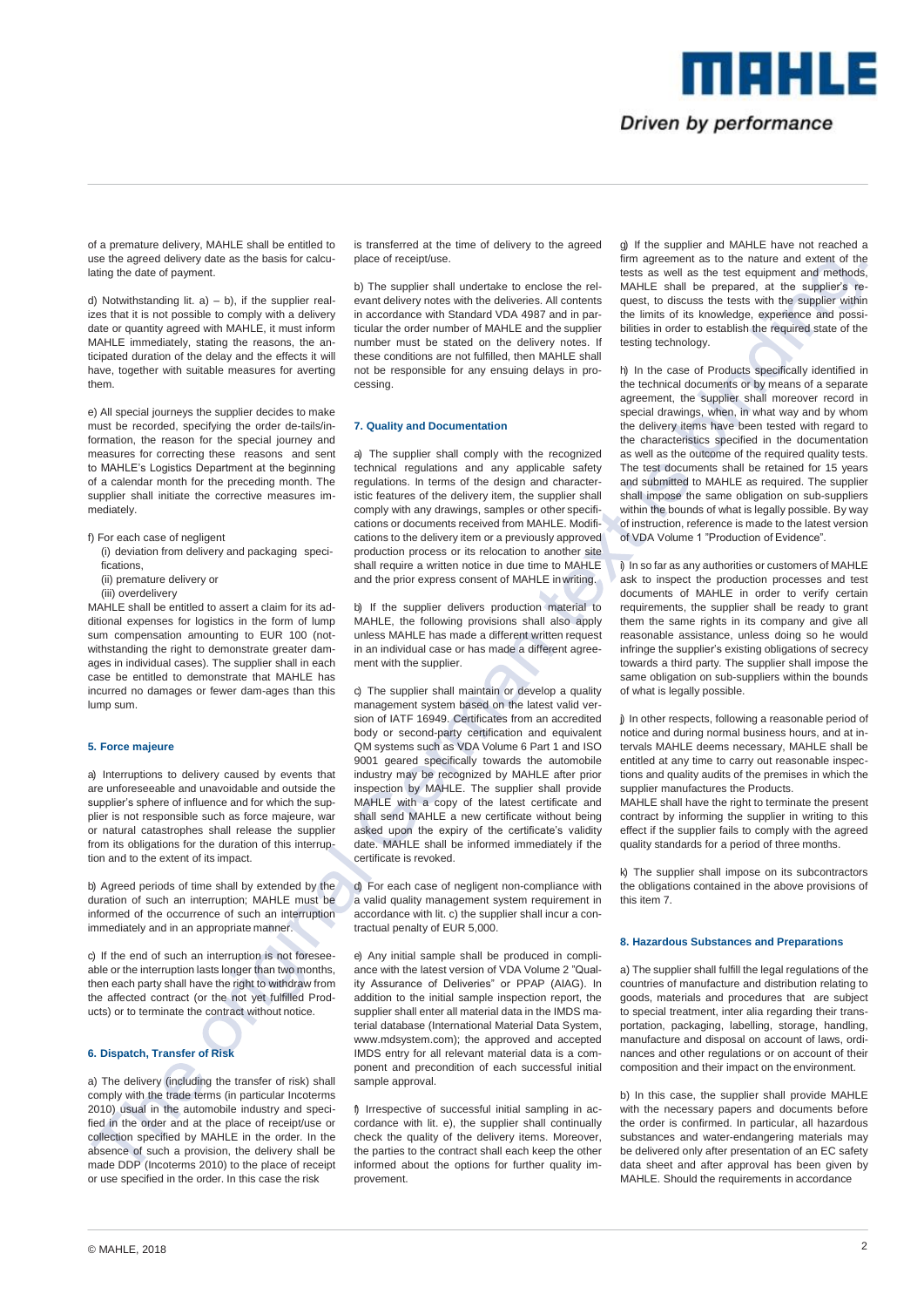

me Hild

with lit. a) change during the delivery relations, the supplier shall immediately forward to MAHLE the papers and documents relating to the changed requirements.

c) MAHLE shall be entitled to return hazardous sub-stances and water-endangering materials that were supplied for test purposes to the supplier free of charge.

d) The supplier shall be liable to MAHLE for any damage arising as a result of negligent non-compliance with the existing legal regulations.

e) Solely for information purposes, and excluding any responsibility for their accuracy and completeness, MAHLE provides a "Prescription List/List of Substances Subject to Declaration" on the MAHLE homepage (www.mahle.com).

f) The supplier shall ensure that the requirements of the EU chemical legislation REACH (Regulation (EC) No. 1907/2006, Official Journal of the European Union dated 30.12.2006) – hereafter referred to as "REACH" – are complied with within the specified time, in particular preregistration and registration. MAHLE shall not be obliged in any way to carry out the (pre)registration. The supplier is aware that the Products cannot be used if the requirements of REACH are not completely and properly complied with.

g) The supplier must enter components (heavy metals) relevant to the EU directive on end-of-life vehicles (ELV - End of Life Vehicles) in the IMDS database at its own expense; they shall then be deemed declared.

h) On the basis of the EU directive on end-of-life vehicles, the supplier shall undertake to ensure the following:

(i) Production and furnishing of a component-related concept for draining and unloading harmful substances;

(ii) Compliance with the labelling standards of VDA 260 for materials and components; (iii) Provision of a utilisation concept for selected supplied parts after agreement with MAHLE;

(iv) Highest possible recycling rate and use of renewable raw materials after agreement with MAHLE.

i) In fulfilling its contractual obligations, the supplier shall also comply with all legal and official regulations with regard to environmental protection.

j) The supplier shall indemnify MAHLE in full against all consequences, in particular damages suffered by MAHLE and any claims of third parties against MAHLE, that result from the supplier negligently not, partially, or belatedly complying with or fulfilling the above provisions in lit. f) - i.).



## **9. Packaging**

a) The supplier shall comply with the requirements of the latest valid Packaging Ordinance.

b) The supplier shall take back used, empty packaging free of charge. If this is not possible, the supplier shall pay the corresponding, reasonable disposal costs incurred by MAHLE.

### **10. Material Defects and Recourse**

a) Unless otherwise stated in the following provisions, the legal regulations shall apply to deliveries of defective goods (in particular to production material).

b) On receipt of Products supplied by the supplier for production purposes (production material) MAHLE shall examine that the goods ordered conform with those delivered and inspect them for any discrepancies in quantity or externally identifiable damage in so far as and as soon as this is possible in the ordinary course of business. MAHLE shall inform the supplier immediately of any defects ascertained during this inspection. In all other respects the supplier shall waive any further incoming goods inspection and testing on MAHLE's part. In the case of other defects that are not ascertained by MAHLE until the supplied goods are being processed or used for their intended purpose, MAHLE shall inform the supplier immediately upon ascertaining the defects. In this respect the supplier shall waive the defense of delayed complaint.

c) If defective goods are delivered, the supplier shall first be given the opportunity to carry out remedial work, i.e. at MAHLE's discretion either to remedy the defect or supply a new item (replacement parts). In both cases the supplier shall bear all costs resulting to the supplier or MAHLE, e.g. transportation costs, travelling expenses, labor and material costs or costs for an incoming goods inspection over and beyond the normal scope. The same shall apply to any costs that may be incurred for removal and fitting. If the case of a subsequent delivery, the supplier shall bear the cost of taking back the defective **Products** 

d) If the opportunity to carry out remedial work fails, or if such work represents an unreasonable burden on MAHLE, or if the supplier does not make an immediate start, then MAHLE shall be entitled to withdraw from the contract / order without setting any further time limit and to return the Products at the supplier's risk and expense. In these and other, urgent cases, in particular to avert acute dangers or avoid substantial damage, if it is no longer possible to inform the supplier of defects and give the supplier even a short period in which to remedy them, MAHLE shall be entitled to remedy the faults itself or have them remedied by a third party at the supplier's expense.

e) Unless otherwise specified below, claims based on defects shall be subject to a limitation period of 30 months from the date the goods are delivered to MAHLE. The legal regulations shall apply to material

defects in delivered items that are used according to their intended purpose for a building or to defects of title. If replacement parts are supplied (cf. lit. c)) the limitation period shall commence anew upon their delivery to MAHLE.

f) Any further claims, in particular for damages or in connection with warranties of the supplier, shall not be affected.

g) For each case wherein MAHLE settles a warranty claim, the supplier, if responsible for the defect, shall undertake to pay fixed lump-sum compensation of EUR 100 (notwithstanding MAHLE's right to assert greater damages in individual cases). The supplier shall in each case be entitled to demonstrate that MAHLE has incurred no damages or fewer damages.

h) If in its capacity as an automotive component supplier MAHLE is obliged to grant one of its customers a longer or more extensive warranty for defects, if the supplier delivers production material, the supplier shall then also undertake to accept this regulation in future after first receiving written notification thereof

i) If customers of MAHLE – usually automobile manufacturers – apply a reference market procedure or a similar procedure that is usual in the automobile industry for determining and settling warranty claims and assert claims against MAHLE for defects in products manufactured by MAHLE that result from defects in the supplier's Products, this procedure shall also be applied to the delivery relations between the supplier and MAHLE.

### **11. Product Liability and Recall**

a) If the supplier has caused a product fault and/or (depending upon the basis upon which the claim is made) is responsible for the fault, the supplier shall undertake to pay MAHLE compensation at first request or to indemnify MAHLE against any third party claims, providing the cause of the claim lies within the supplier's control and organization and the supplier would itself be liable to a third party. If MAHLE has contributed to the cause or fault, then the supplier shall be able to assert this contributory responsibility for the cause or this contributory fault against MAHLE. In the relationship between MAHLE and the supplier, each party's share in the payment of compensation shall be in proportion to the respective share in the fault (§ 254 German Civil Code, BGB) and/or responsibility for the cause.

b) The obligations of the supplier in accordance with lit. a) shall also include the payment of costs incurred by MAHLE in calling on the services of a lawyer or otherwise incurred in connection with the defence of product liability claims. If MAHLE is subject to special regulations regarding the burden of proof in relations with the injured party, these regulations shall also apply in relations between MAHLE and the supplier provided that the circumstances requiring proof do not fall within MAHLE's area ofresponsibility.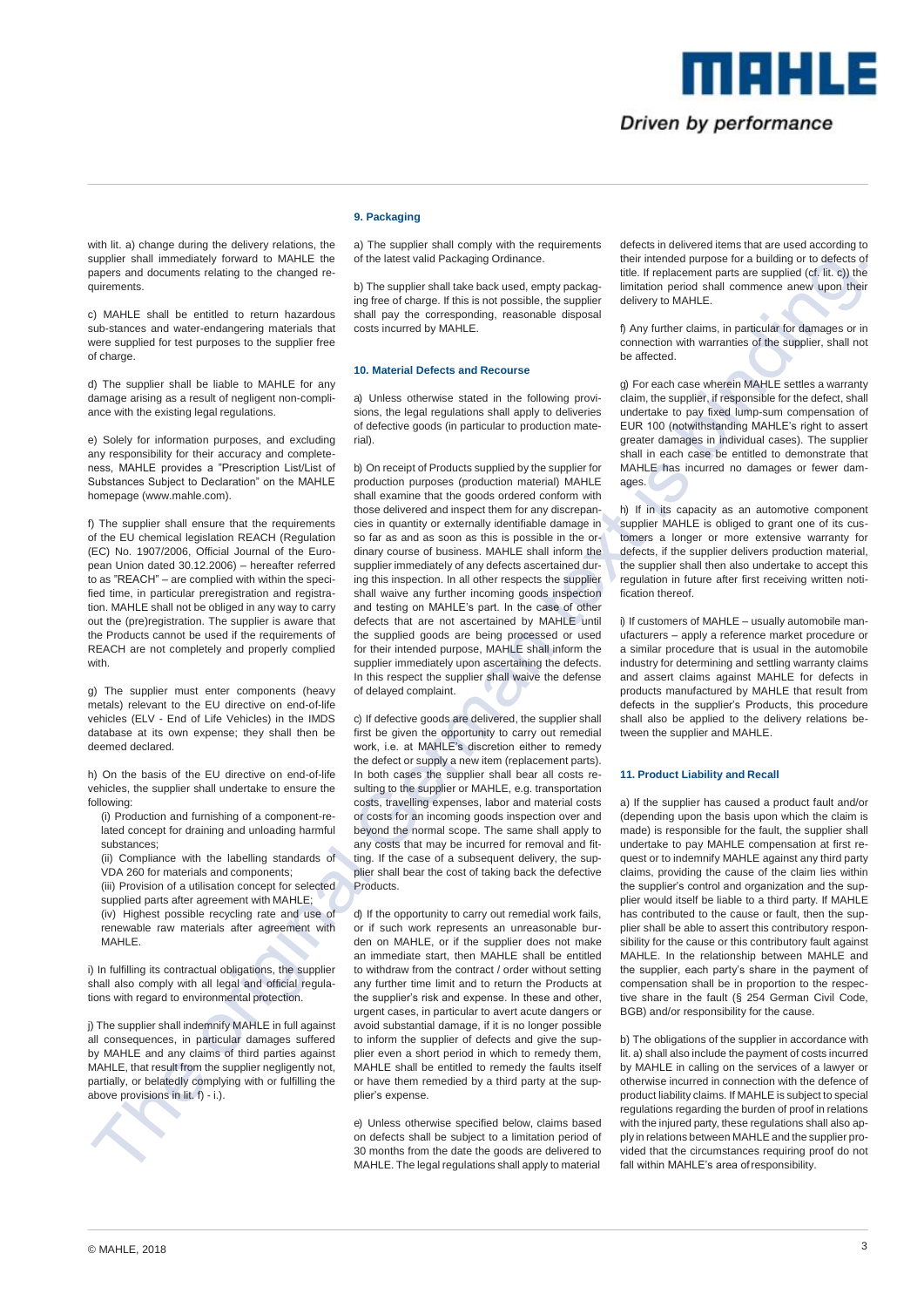# Driven by performance

TTE E 11 3

c) In product liability cases in accordance with lit. a), the supplier shall provide MAHLE with all necessary information and every support within the bounds of reason to fend off claims.

d) In so far as a recall action or program to give notice of ownership is necessary to comply with a law, ordinance, order or any other state requirement or as a safety measure to avoid personal injuries or death or in the case of other field or service actions, the costs, including labor, transportation and verifiability costs inter alia shall be shared on the basis of the contributory fault (§ 254 BGB) / contributory responsibility for the cause attributable to MAHLE and the supplier.

MAHLE shall inform the supplier - in so far as this is possible and reasonable - of the content and extent of the recall action or other field or service actions that are to be carried out and shall give the supplier the opportunity to express its opinion. This shall not affect any other legal claims.

e) The supplier shall undertake to take out and maintain sufficient product liability insurance to cover the risks of product liability, including the risk of recall. At the request of MAHLE the supplier shall immediately provide documentary evidence of the conclusion of such an insurance contract. If the supplier is not in a position to furnish evidence of the insurance policies within two weeks, MAHLE shall be entitled to conclude such insurance at the supplier's expense.

## **12. Industrial Property Rights**

a) The supplier quarantees that through the purchase, ownership, offering, use, processing or further transfer of the Products neither MAHLE nor customers of MAHLE shall infringe any intellectual property rights of third parties, in particular any rights of a third party as to brand, company, name, patent, utility model, design, equipment, or copyrights (including the relevant industrial property right applications) (hereafter "Industrial Property Rights") in the supplier's country of origin, as well as within the German Federal Republic, the European Union, the USA, Canada, Brazil, Argentina, Australia, China, Ko-rea, Thailand, Japan and India. If the supplier negligently infringes this obligation, then the supplier shall indemnify MAHLE and its customers at MAHLE's first request against any third-party claims arising from such actual or alleged infringements of property rights and shall bear all costs and expenses incurred by MAHLE in this respect, in particular firstly the cost of bringing an action and of defense and secondly costs resulting from observance of a possible duty to refrain.

b) Lit. a) shall not apply if the delivery item was produced on the basis of drawings, models or other detailed information from MAHLE and the supplier neither was nor needed to be aware that Industrial Property Rights of third parties were thereby infringed.

c) The parties shall undertake to inform one another immediately of any infringement risks that become known and any cases of alleged infringement and to take reasonable action by common consent against infringement claims.

d) The period of limitation shall be 3 years from the conclusion of the relevant contract.

## **13. Reservation of Title, Means of Production**

a) The Products shall become the property of MAH-LE upon payment of their full purchase price. Any extended or expanded reservation of title on the part of the supplier to delivered Products is excluded.

b) All parts, raw materials, tools, materials or other devices or items provided by MAHLE or purchased by the supplier at MAHLE's expense (and whose procurement costs have been reimbursed by MAHLE or are included in and paid for in full in the price payable for the Products) and that are associated with the manufacture of the Products or used for that purpose (hereafter "Means of Production") shall remain or become the sole property of MAHLE (hereafter "MAHLE Property"). MAHLE shall also retain all rights to drafts, samples, drawings, data, models or other information and documents supplied by MAHLE (hereafter "MAHLE Documents"). The supplier shall expressly agree that MAHLE Property or MAHLE Documents shall not be used for the manufacture or construction of products for third-party customers without MAHLE's prior consent in writing.

c) The supplier shall possess MAHLE Property and MAHLE Documents as a borrower and shall store them separately and apart from any property belonging to other persons and clearly labelled MAH-LE Property and MAHLE Documents to indicate that they are the property of MAHLE. MAHLE Property and MAHLE Documents shall not be removed from the supplier's company premises without written instruction from MAHLE, except for the purpose of fulfilling the contract.

d) The supplier shall undertake to insure MAHLE Property for its replacement value and at the supplier's own expense at least against fire, water damage and theft and to maintain such insurance policies. On request, the supplier shall provide MAHLE with documentary evidence of the existence of appropriate insurance policies. The supplier shall carry out any necessary maintenance work at the usual intervals and at its own expense and shall notify MAHLE immediately of any damage or faults.

e) If MAHLE provides the supplier with products, raw materials or other material ("Goods") so that the supplier can manufacture Products, MAHLE reserves title to such Goods. The treatment and processing, modification or installation or reshaping of such Goods by the supplier shall be carried out in the name of MAHLE. If the reserved Goods are processed together with other items that are not the property of MAHLE, MAHLE shall acquire

joint ownership of the new Product in proportion to the value of MAHLE's Goods (purchase price plus VAT) to the other processed items at the time of production.

f) If the Goods provided by MAHLE are inseparably combined or mixed with other items that are not the property of MAHLE, MAHLE shall acquire joint ownership to the new Product in pro-portion to the value of its reserved Goods (purchase price plus VAT) to the other combined or mixed items at the time of combination or mixing. If the combination or mixing is carried out in such a way that the supplier's items may be considered the main item, it shall be agreed that the supplier shall assign proportional joint ownership to MAHLE; the supplier shall store and hold in safe custody the sole property of MAHLE or the joint ownership of MAHLE in the name of MAHLE.

### **14. Confidentiality**

a) The supplier shall undertake to treat in confidence all confidential information obtained directly or indirectly from the other party to the contract. Orders and all associated commercial and technical details are also to be treated as confidential information. In particular, all received illustrations, drawings, calculations, quality guidelines, samples and similar items are to be treated as confidential. The copying and forwarding of confidential information is only permissible within the context of operational requirements. Confidential information may only be disclosed to a third party with MAHLE's prior written consent.

b) The above obligations shall not apply to such confidential information as the supplier can prove

- (i) was already generally accessible at the time of notification or was generally accessible thereafter through no fault of the supplier;
- (ii) was already in the supplier's possession at the time of notification;

(iii) was made accessible to the supplier by a third party without any obligation as to confidentiality and non-usage, provided that this third party has not obtained the information directly or indirectly from the supplier;

(iv) was to be furnished to the authorities on the basis of legal regulations.

c) The supplier shall undertake to impose the same obligations to maintain secrecy on subcontractors. Confidential information made known to the supplier by MAHLE shall be used exclusively for the intended purpose.

d) The obligation to maintain secrecy shall continue to apply for a period of three years after the delivery relations have ended. At the end of the delivery relations, the supplier shall undertake to return to MAHLE all received confidential information if it is embodied or stored on electronic storage media. At MAHLE's request, the supplier shall confirm to MAHLE in writing that it has fulfilled the obligation arising from the last two sentences.